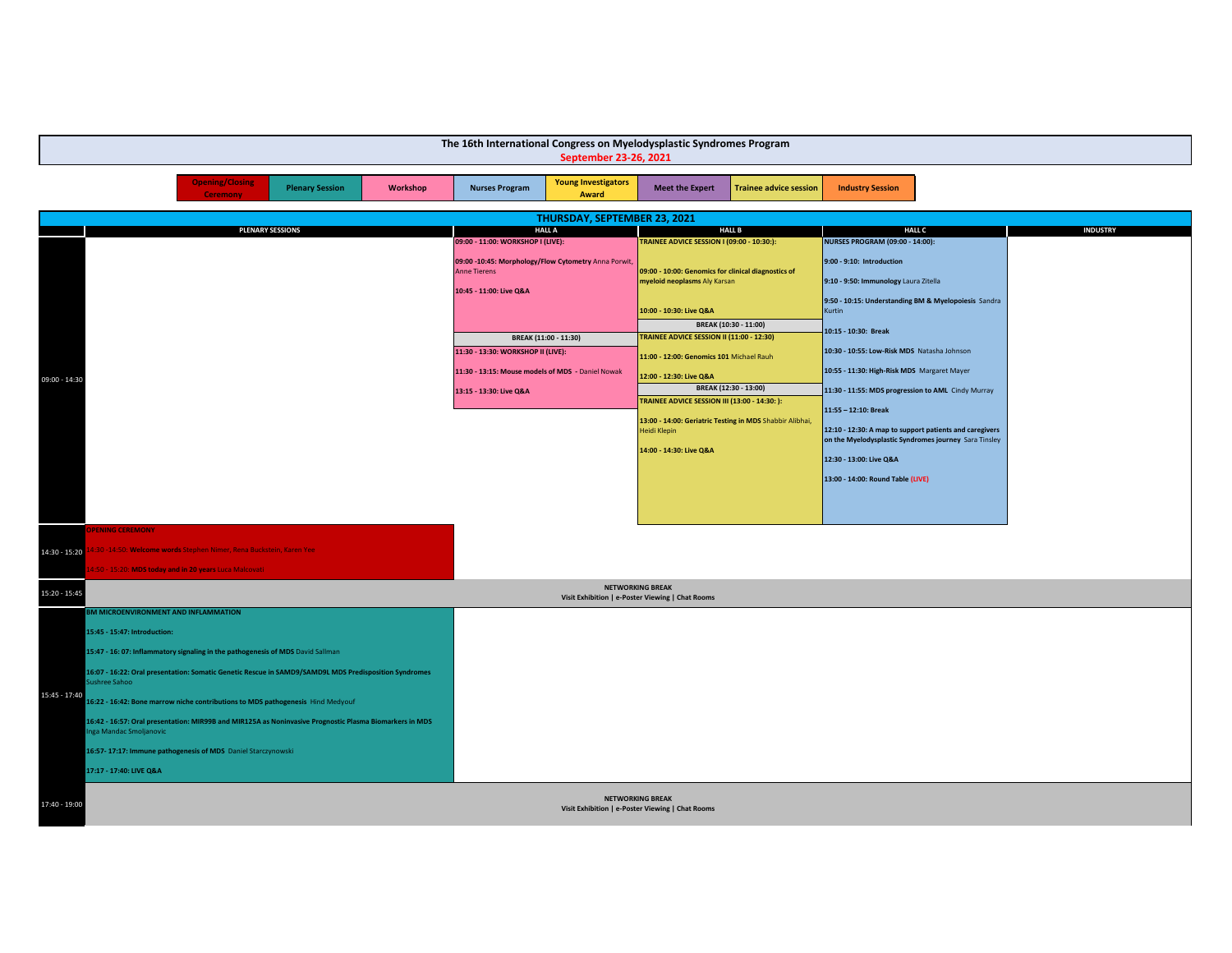|                 | FRIDAY, SEPTEMBER 24, 2021                                                                                                                                                                         |                                                                             |                                                                             |               |                                                                                                                                |  |  |
|-----------------|----------------------------------------------------------------------------------------------------------------------------------------------------------------------------------------------------|-----------------------------------------------------------------------------|-----------------------------------------------------------------------------|---------------|--------------------------------------------------------------------------------------------------------------------------------|--|--|
| $08:00 - 09:00$ | <b>PLENARY SESSIONS</b>                                                                                                                                                                            | <b>HALL A</b>                                                               | <b>HALL B</b>                                                               | <b>HALL C</b> | <b>INDUSTRY SESSIONS</b><br><b>NDUSTRY SUPPORTED SESSION</b><br>$(08:00 - 09:00)$<br>Not Included in main event CME/CPD Credit |  |  |
|                 |                                                                                                                                                                                                    | <b>MEET THE EXPERT I: (LIVE)</b>                                            | MEET THE EXPERT II: (LIVE)                                                  |               |                                                                                                                                |  |  |
| $09:00 - 10:00$ |                                                                                                                                                                                                    | Optimizing transfusion support for patients with MDS<br>Yulia Lin           | Lenalidomide treatment in MDS Valeria Santini                               |               |                                                                                                                                |  |  |
|                 |                                                                                                                                                                                                    | Live Q&A                                                                    | Live Q&A                                                                    |               |                                                                                                                                |  |  |
|                 | MOLECULAR MECHANISMS OF DISEASE AND TARGETS                                                                                                                                                        |                                                                             |                                                                             |               |                                                                                                                                |  |  |
|                 | 10:00 - 10:02: Introduction                                                                                                                                                                        |                                                                             |                                                                             |               |                                                                                                                                |  |  |
|                 | 10:02 - 10:22: CHIP, CCUC/ICUS as models of clonal progression Liran Shlush                                                                                                                        |                                                                             |                                                                             |               |                                                                                                                                |  |  |
|                 | 10:22 - 10:37: Genetic basis for leukemia development Ben Ebert                                                                                                                                    |                                                                             |                                                                             |               |                                                                                                                                |  |  |
| 10:00 - 11:30   | 10:37 - 10:52: Oral presentation: Combined Landscape of Single-Nucleotide Variants and Copy-Number<br>Alterations in Clonal Hematopoiesis: Analysis in 11,234 Japanese Individuals Ryunosuke Saiki |                                                                             |                                                                             |               |                                                                                                                                |  |  |
|                 | 10:52 - 11:12: Lessons learned from the IWG-PM Development of IPSS-Molecular Eli Papaemmanuil                                                                                                      |                                                                             |                                                                             |               |                                                                                                                                |  |  |
|                 | 11:12 - 11:30: LIVE Q&A                                                                                                                                                                            |                                                                             |                                                                             |               |                                                                                                                                |  |  |
|                 |                                                                                                                                                                                                    |                                                                             |                                                                             |               | <b>INDUSTRY SUPPORTED SESSION</b>                                                                                              |  |  |
| 11:30 - 12:30   |                                                                                                                                                                                                    | <b>NETWORKING BREAK</b><br>Visit Exhibition   e-Poster Viewing   Chat Rooms |                                                                             |               | $(11:30 - 12:30)$<br>Not Included in main event CME/CPD Credit                                                                 |  |  |
|                 | <b>LOW RISK MDS</b>                                                                                                                                                                                |                                                                             |                                                                             |               |                                                                                                                                |  |  |
|                 | 12:30 - 12:32: Introduction                                                                                                                                                                        |                                                                             |                                                                             |               |                                                                                                                                |  |  |
|                 | 12:32 - 12:52: TGFbeta pathway targeting Amit Verma (USA)                                                                                                                                          |                                                                             |                                                                             |               |                                                                                                                                |  |  |
| 12:30 - 13:55   | 12:52 -13:12: Management of Low risk disease- now and future Uwe Platzbecker (Germany)                                                                                                             |                                                                             |                                                                             |               |                                                                                                                                |  |  |
|                 | 13:12-13:30: LIVE Q&A                                                                                                                                                                              |                                                                             |                                                                             |               |                                                                                                                                |  |  |
|                 | 13:30-13:55: Poster pitches                                                                                                                                                                        |                                                                             |                                                                             |               |                                                                                                                                |  |  |
| 13:55 - 14:30   |                                                                                                                                                                                                    |                                                                             | <b>NETWORKING BREAK</b>                                                     |               |                                                                                                                                |  |  |
|                 | CELLULAR AND IMMUNE THERAPY                                                                                                                                                                        |                                                                             | Visit Exhibition   e-Poster Viewing   Chat Rooms                            |               |                                                                                                                                |  |  |
|                 | 14:30 - 14:32: Introduction                                                                                                                                                                        |                                                                             |                                                                             |               |                                                                                                                                |  |  |
|                 | 14:32 - 14:52: Immunotherapy strategies in MDS (vaccines, CAR-T) Saar Gill                                                                                                                         |                                                                             |                                                                             |               |                                                                                                                                |  |  |
| 14:30 - 15:45   | 14:52 -14:07: Oral presentation: Lymphopenia is highly prevalent in MDS and provides additional prognostic                                                                                         |                                                                             |                                                                             |               |                                                                                                                                |  |  |
|                 | information for IPSS-R very-low and low-risk patients. An analysis from the EU-MDS registry Tobias Silzle                                                                                          |                                                                             |                                                                             |               |                                                                                                                                |  |  |
|                 | 14:07 - 15:27: Immune checkpoint inhibitors in MDS Amer Zeidan                                                                                                                                     |                                                                             |                                                                             |               |                                                                                                                                |  |  |
|                 | 15:27 - 15:45: LIVE Q&A                                                                                                                                                                            |                                                                             |                                                                             |               |                                                                                                                                |  |  |
| $15:45 - 16:15$ |                                                                                                                                                                                                    |                                                                             | <b>NETWORKING BREAK</b><br>Visit Exhibition   e-Poster Viewing   Chat Rooms |               |                                                                                                                                |  |  |
| $16:15 - 17:30$ | PEDIATRIC/HEREDITARY MDS                                                                                                                                                                           |                                                                             |                                                                             |               |                                                                                                                                |  |  |
|                 | 16:15 - 16:17: Introduction                                                                                                                                                                        |                                                                             |                                                                             |               |                                                                                                                                |  |  |
|                 | 16:17 - 16:37: Mechanisms of Clonal Evolution from Bone Marrow Failure Akiko Shimamura                                                                                                             |                                                                             |                                                                             |               |                                                                                                                                |  |  |
|                 | 16:37 - 16:52: Oral Presentation: Myeloid Neoplasms with Germline And Somatic DDX41 Mutations<br>Hideki Makishima                                                                                  |                                                                             |                                                                             |               |                                                                                                                                |  |  |
|                 | 16:52: 17:12: Hereditary predisposition to MDS Lucy Godley                                                                                                                                         |                                                                             |                                                                             |               |                                                                                                                                |  |  |
|                 | 17:12-17:30: LIVE Q&A                                                                                                                                                                              |                                                                             |                                                                             |               |                                                                                                                                |  |  |
| 17:30 - 19:00   |                                                                                                                                                                                                    |                                                                             | <b>NETWORKING BREAK</b><br>Visit Exhibition   e-Poster Viewing   Chat Rooms |               |                                                                                                                                |  |  |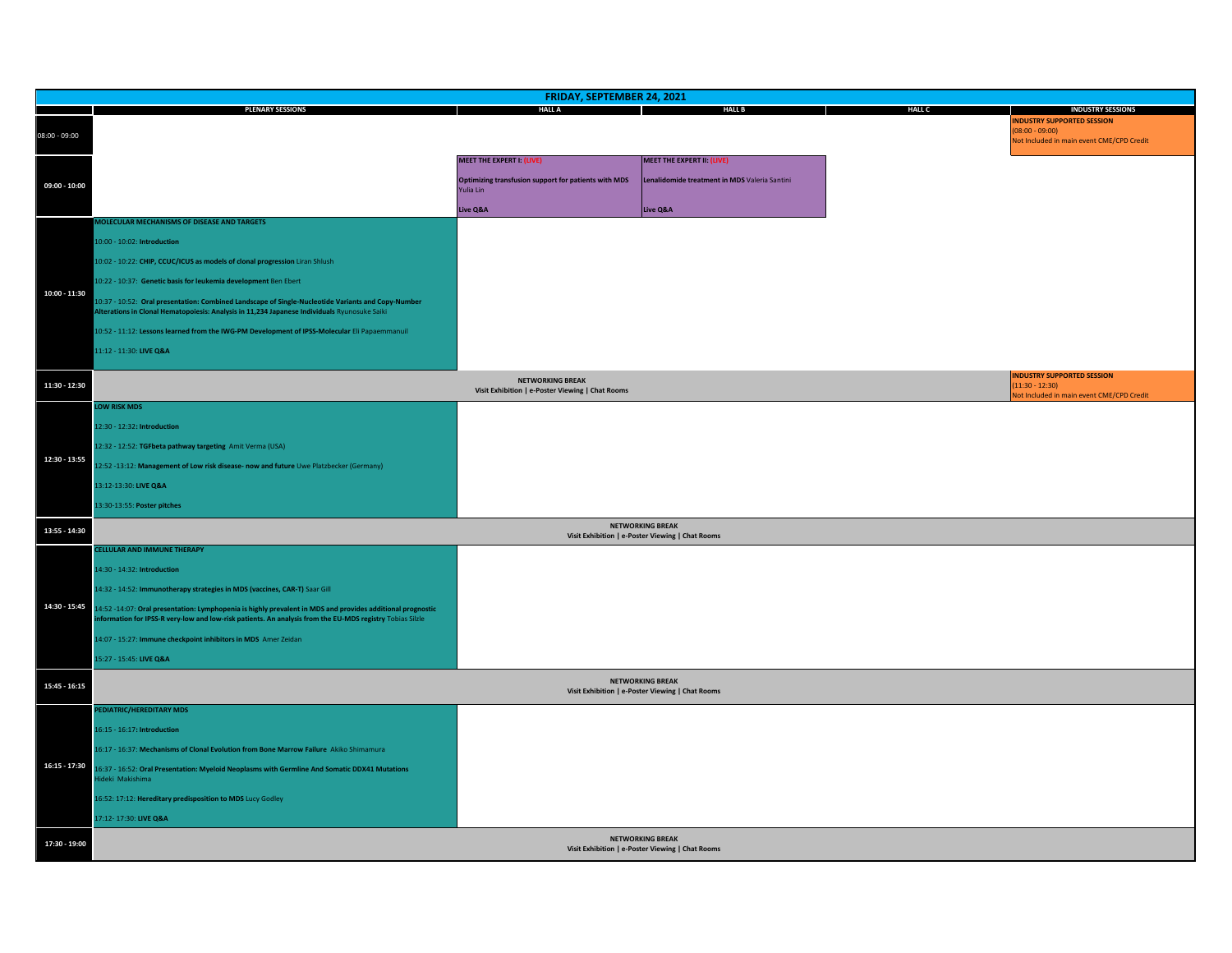|                 | SATURDAY, SEPTEMBER 25, 2021                                                                                                                                                                                                                                    |                                                                             |                                                 |               |                                                                                              |  |  |
|-----------------|-----------------------------------------------------------------------------------------------------------------------------------------------------------------------------------------------------------------------------------------------------------------|-----------------------------------------------------------------------------|-------------------------------------------------|---------------|----------------------------------------------------------------------------------------------|--|--|
|                 | <b>PLENARY SESSIONS</b>                                                                                                                                                                                                                                         | <b>HALL A</b><br><b>MEET THE EXPERT III (LIVE):</b>                         | <b>HALL B</b><br>MEET THE EXPERT IV (LIVE) :    | <b>HALL C</b> | <b>INDUSTRY SESSIONS</b>                                                                     |  |  |
| $09:00 - 10:00$ |                                                                                                                                                                                                                                                                 | Making heads and tails of NGS printouts and their role                      | Overlap of AA, PNH and LGL Austin Kulasakararaj |               |                                                                                              |  |  |
|                 |                                                                                                                                                                                                                                                                 | in MDS Ben Ebert                                                            |                                                 |               |                                                                                              |  |  |
|                 | DIFFICULT CLINICAL CASES                                                                                                                                                                                                                                        | Live Q&A                                                                    | Live Q&A                                        |               |                                                                                              |  |  |
| 10:00 - 11:20   | 10: 00 - 10:02: Introduction                                                                                                                                                                                                                                    |                                                                             |                                                 |               |                                                                                              |  |  |
|                 | 10:02 - 10:17: Thrombocytopenia in low risk MDS Valeria Santini                                                                                                                                                                                                 |                                                                             |                                                 |               |                                                                                              |  |  |
|                 | 10:17 - 10:32: The lower-risk MDS patient with high-risk features (or high risk course) Moshe                                                                                                                                                                   |                                                                             |                                                 |               |                                                                                              |  |  |
|                 | <b>littelman</b>                                                                                                                                                                                                                                                |                                                                             |                                                 |               |                                                                                              |  |  |
|                 | 10:32 - 10:47: Fit 72 yo with MDS-EB-2 (17% blasts)- induce and transplant, HMA and transplant, HMA<br>alone Ari Giagounidis                                                                                                                                    |                                                                             |                                                 |               |                                                                                              |  |  |
|                 | 10:47-11:02: 75 yo with SD on HMA after 6 cycles but remains ancytopenic and transfusion dependent<br>Michael Savona                                                                                                                                            |                                                                             |                                                 |               |                                                                                              |  |  |
|                 | 11:02 - 11:20: LIVE Q&A                                                                                                                                                                                                                                         |                                                                             |                                                 |               |                                                                                              |  |  |
| 11:20 - 12:30   |                                                                                                                                                                                                                                                                 | <b>NETWORKING BREAK</b><br>Visit Exhibition   e-Poster Viewing   Chat Rooms |                                                 |               | <b>INDUSTRY SUPPORTED SESSION</b><br>$(11:20 - 12:30)$<br>Not Included in main event CME/CPD |  |  |
|                 | CLINICAL RESEARCH: TARGETED AGENTS, PROGNOSIS AND PREDICTIVE MODELS                                                                                                                                                                                             |                                                                             |                                                 |               |                                                                                              |  |  |
|                 | 12:30 - 12:32: Introduction                                                                                                                                                                                                                                     |                                                                             |                                                 |               |                                                                                              |  |  |
|                 | 12:32 - 12:52: What we learn from real-world registries Theo de Witte                                                                                                                                                                                           |                                                                             |                                                 |               |                                                                                              |  |  |
|                 | 12:52 - 13:17: Debate - LIVE<br>Personalized therapy Is ready for prime time in MDS Garcia Manero versus Luca Malcovati                                                                                                                                         |                                                                             |                                                 |               |                                                                                              |  |  |
| 12:30 - 14:10   | 13:17 - 13:32: Oral presentation: Burden and Management of Acute Myocardial Infarction in<br><b>Myelodysplastic Syndrome (MDS)</b><br>Devendra Hiwase                                                                                                           |                                                                             |                                                 |               |                                                                                              |  |  |
|                 | 13:32 - 13:52: How machine learning can contribute to prognostic and predictive models Aziz Nazha                                                                                                                                                               |                                                                             |                                                 |               |                                                                                              |  |  |
|                 | 13:52 - 14:10: LIVE Q&A                                                                                                                                                                                                                                         |                                                                             |                                                 |               |                                                                                              |  |  |
|                 |                                                                                                                                                                                                                                                                 |                                                                             |                                                 |               |                                                                                              |  |  |
| 14:10 - 14:30   |                                                                                                                                                                                                                                                                 | <b>NETWORKING BREAK</b><br>Visit Exhibition   e-Poster Viewing   Chat Rooms |                                                 |               |                                                                                              |  |  |
|                 | <b>HIGH RISK MDS</b>                                                                                                                                                                                                                                            |                                                                             |                                                 |               |                                                                                              |  |  |
|                 | 14:30 - 14:32: Introduction                                                                                                                                                                                                                                     |                                                                             |                                                 |               |                                                                                              |  |  |
|                 | 14:32 - 14:52: Mechanisms and predictors of drug resistance, intolerance to HMAs and clinical<br>management strategies in high risk MDS Mikkael Sekeres (USA)                                                                                                   |                                                                             |                                                 |               |                                                                                              |  |  |
| 14:30 - 16:20   | 14:52 - 15:07: Oral presentation: Is Race Important in Genomic Classification of Hematological<br><b>Neoplasms?</b><br>luijun Huang                                                                                                                             |                                                                             |                                                 |               |                                                                                              |  |  |
|                 | 15:07 - 15:27: Strategies to reduce relapse and improve survival post allogeneic stem cell transplant<br>Corey Cutler                                                                                                                                           |                                                                             |                                                 |               |                                                                                              |  |  |
|                 | 15:27-15:45: Live Q&A                                                                                                                                                                                                                                           |                                                                             |                                                 |               |                                                                                              |  |  |
|                 | 15:45 - 16:20: Poster pitches                                                                                                                                                                                                                                   |                                                                             |                                                 |               |                                                                                              |  |  |
| 16:20 - 16:45   |                                                                                                                                                                                                                                                                 | <b>NETWORKING BREAK</b><br>Visit Exhibition   e-Poster Viewing   Chat Rooms |                                                 |               |                                                                                              |  |  |
| $16:45 - 18:00$ | <b>CMML AND THE SPLICEOSOME</b>                                                                                                                                                                                                                                 |                                                                             |                                                 |               |                                                                                              |  |  |
|                 | 16:45 - 16:47: Introduction                                                                                                                                                                                                                                     |                                                                             |                                                 |               |                                                                                              |  |  |
|                 | 16:47 - 17:07: BET Inhibitors Sensitize CMML to PIM Inhibition Via Downregulation of Mir-33a<br>Eric Padron                                                                                                                                                     |                                                                             |                                                 |               |                                                                                              |  |  |
|                 | 17:07 - 17:22: Oral Presentaton: Clinical Outcomes and Molecular Profile of Oligomonocytic Chronic<br>Myelomonocytic Leukemia Support its Consideration as the first step in the Proliferative Continuum<br>of Chronic Myelomonocytic Leukemia Leonor Arenillas |                                                                             |                                                 |               |                                                                                              |  |  |
|                 | 17:22-17:42: The cutting edge of the spliceosome Matt Walter                                                                                                                                                                                                    |                                                                             |                                                 |               |                                                                                              |  |  |
|                 | 17:42 - 18:00: LIVE Q&A                                                                                                                                                                                                                                         |                                                                             |                                                 |               |                                                                                              |  |  |